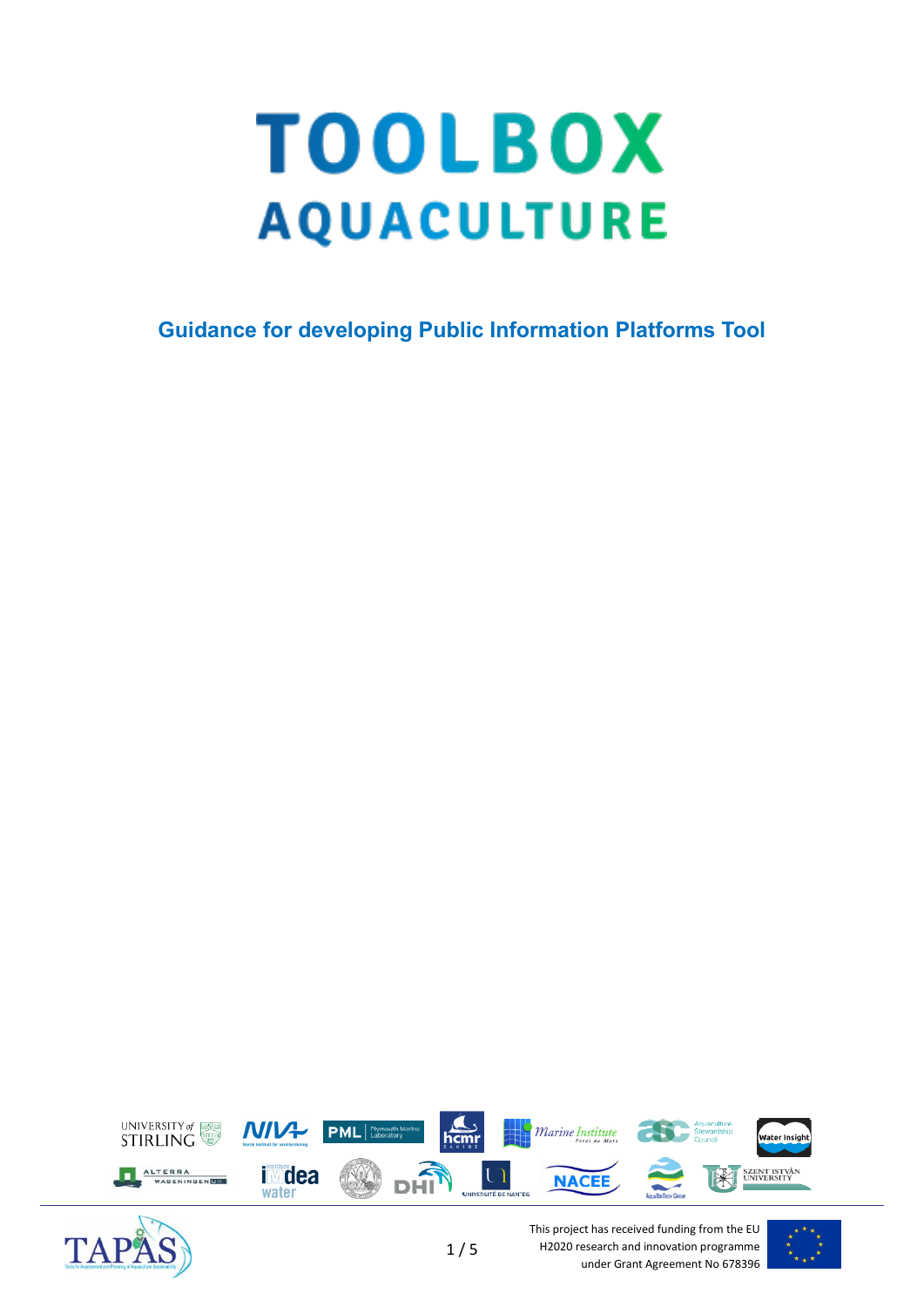## **Public Information Platforms**

Member states should actively support the development of public information platforms to provide a portal of information to assist with a broader understanding of aquaculture. These platforms should provide information which is factual, current, informative and provided by a reliable and impartial source**.** An independent communication platform should serve as a reference point for the public, the media and the political system, where they can find information that is reliable and trustworthy when they have queries or need clarifications regarding the aquaculture sector.



As a minimum provision, an effective public information platform should:

- Provide clear, correct and reliable information and reference materials in relation to aquaculture.
- Better the understanding of the processes of aquaculture and its contributes to food security and ecosystem services.





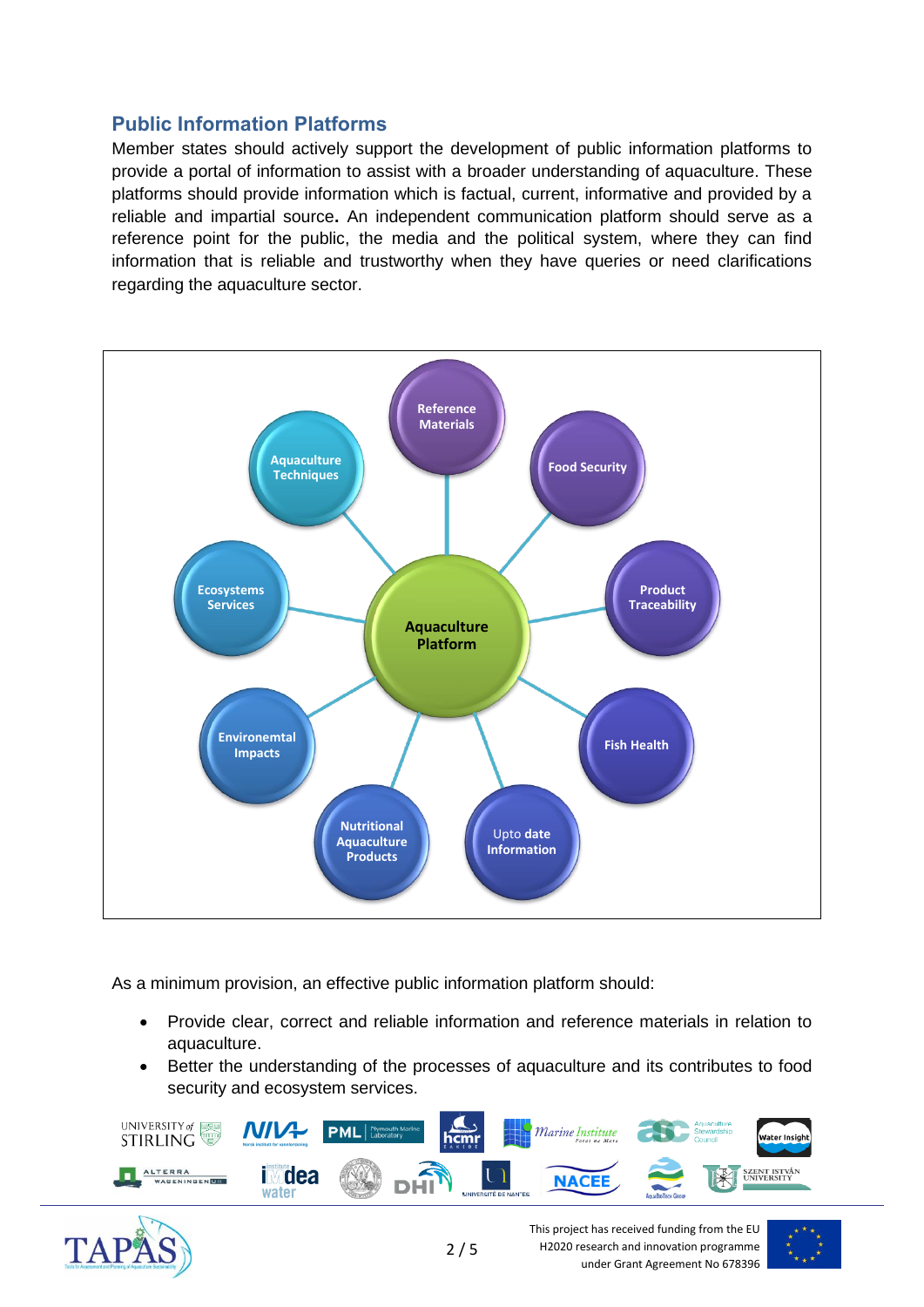- Inform regarding the methods involved in aquaculture.
- Inform regarding the environmental footprint of the industry.
- Provide information on food safety, nutritional benefits, responsible sourcing and environmental effects relating to aquaculture.
- Address current questions or concerns regarding issues relating to the sector, providing the latest scientific thinking regarding these issues, in an informative context.
- Act as a focal point or stakeholders.
- Exchange information on fish health.
- Inform regarding organic production and origins of the food produced in the sector.
- Encourage and facilitate public aquaculture engagement.



Providing clear, correct and reliable information and reference materials in relation to aquaculture is vital to inform and build trust with the public, politicians and the media. This should come from impartial source and can serve as a reference point for the public to seek information they can trust when information is needed.

Having industry information on monitoring and environmental data available to be freely accessed by interested parties increases transparency and builds confidence. Context must be provided on the information to explain its relevance and what the data means, in a way that is easily understood by the general public.

An effective communication platform delivers unbiased, factual information at an appropriated dissemination level for the reader. Key objectives suggested by stakeholders include: Improving the understanding of what aquaculture is and what it contributes; acknowledge shortcoming as and mistakes, educate people to new methods, environmental footprint, organic production, food origins, 'farm to fork'.

In addition to the above it would be useful and a confidence building exercise, which should be encouraged and facilitated, to:

• Make freely available, industry information on monitoring and related environmental data, providing a context on the information to facilitate interpretation of the data.

FAO recommendations for improving the public understanding of aquaculture.

1. Address important social and environmental issues to improve the industry and its reputation.





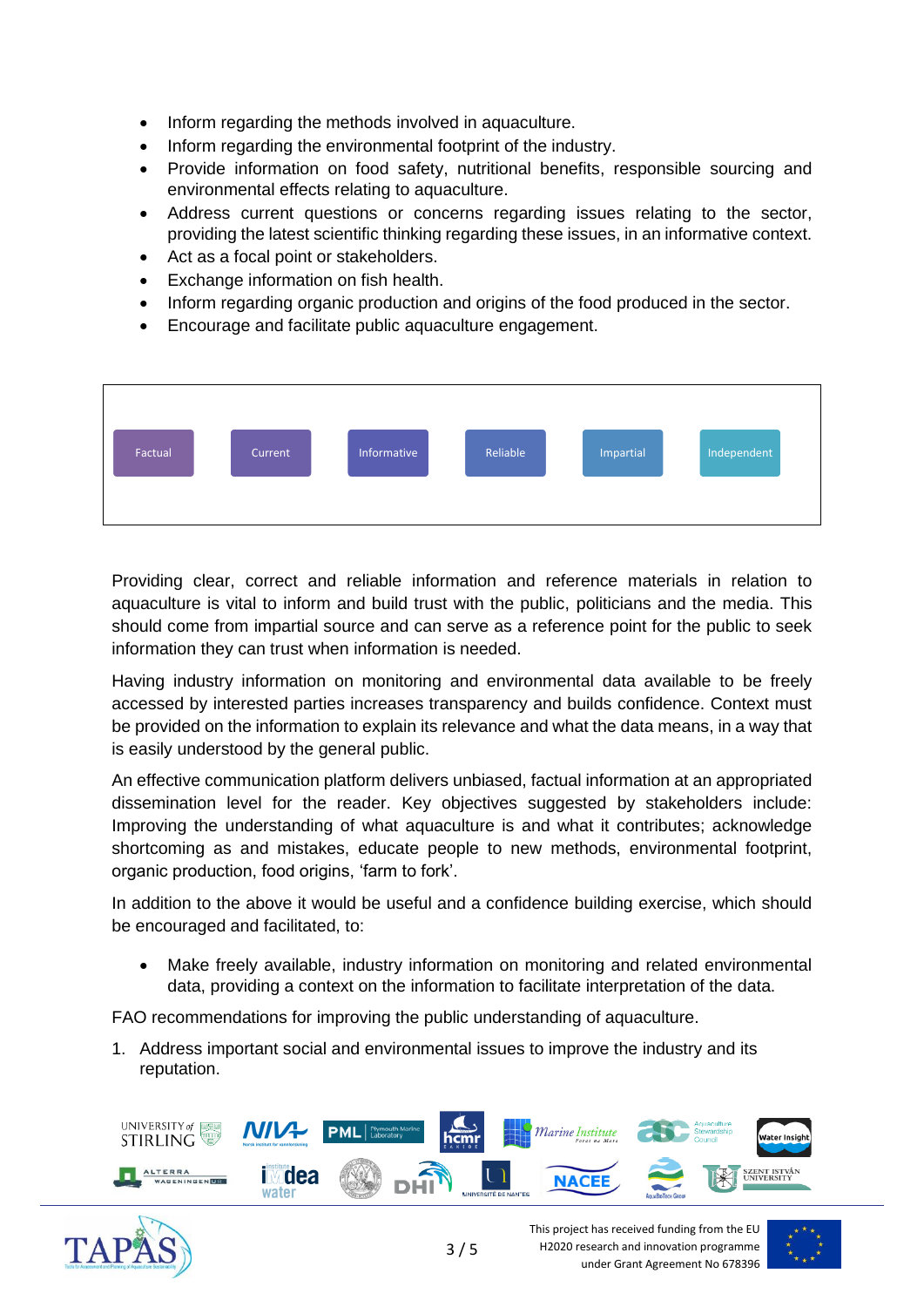- 2. Guarantee full transparency of the social and environmental indicator and regulations that control the production of farmed seafood.
- 3. Collaborate with other stakeholders to communicate more effectively and improve public understanding of aquaculture.
- 4. Communicate the health benefits of farmed seafood.
- 5. Promote aquacultures contribution to food security and nutrition.
- 6. Put the environmental costs of aquaculture into perspective, compared with their food sectors.
- 7. Improve the coordination within the aquaculture industry to render communication strategies more effectively
- 8. Invest in aquaculture education.

Examples of platforms:

### BarentsWatch (*https://www.barentswatch.no/)*

BarentsWatch is an open information portal operated by the Norwegian government, which provides an overview of activities and knowledge in the coastal zone around Norway. The objective of the portal is to provide the basis for better cooperation, professional development and sharing of information, both for public agencies, trade and industry. The site hosts information on a range of maritime activities such as fishing, spawning grounds, environmental data, weather, sea state and aquaculture.

For aquaculture, users can select each management area and view the most recent information on a farm by farm basis. Areas addressed include:

- Introduction to the site
- Production area
- Species grown
- **Licences**
- **Capacity**
- Operator/ company information
- **Temperature**
- Fish disease (outbreaks, presence, absence, observation zones, treatments)
- **Monitoring zones**
- Updates on sealice (counts, levels, treatments)
- **Escapes**
- **Treatments**

The site is easy to use centred around a base map of demarcated zones. Individual farms can be accessed by week for farm specific data, or alternatively users can search by query for the country or region for specific questions by applying filter for lice treatments, disease type etc. Data sources are provided.